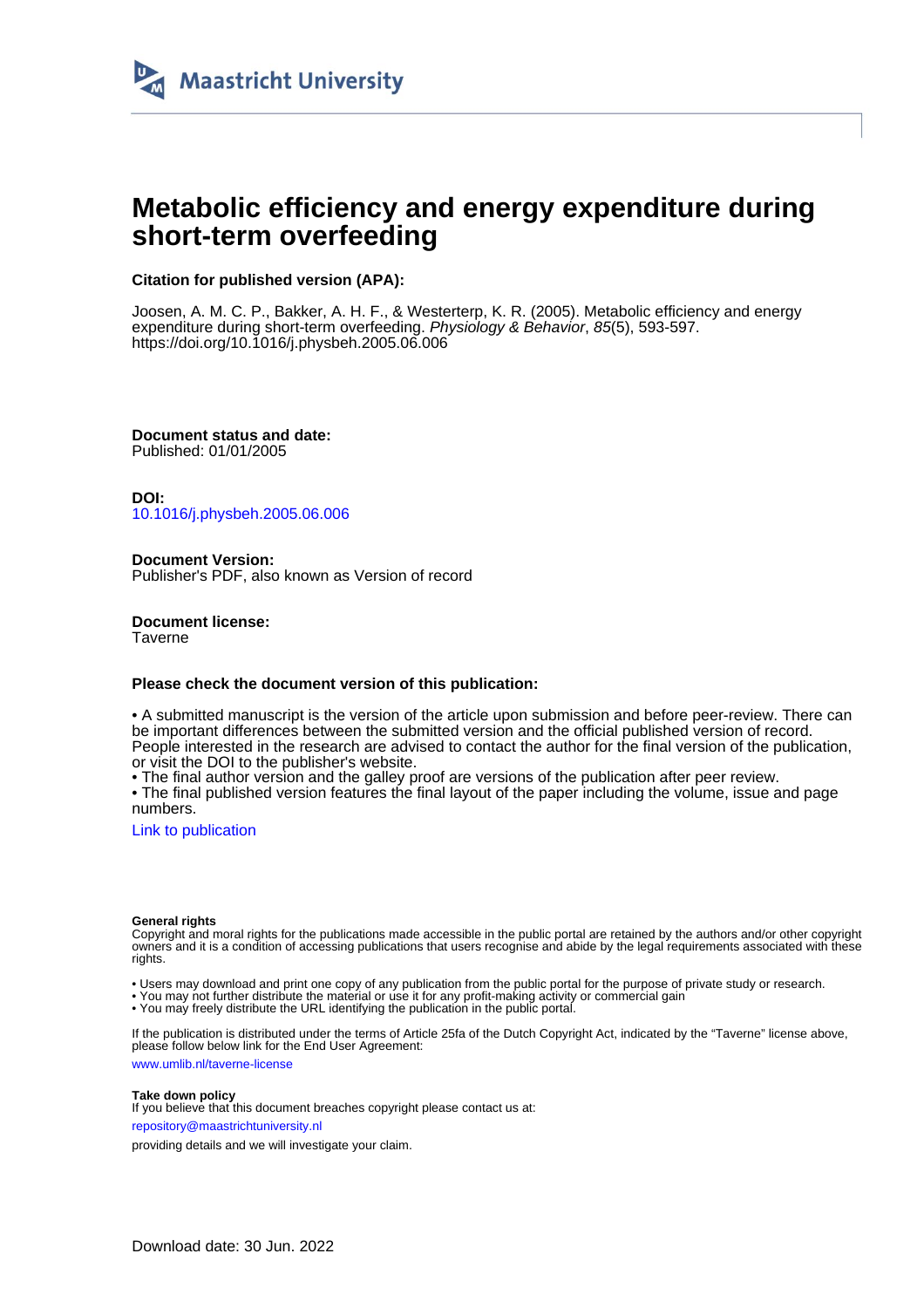

Physiology & Behavior 85 (2005) 593 – 597

# Metabolic efficiency and energy expenditure during short-term overfeeding

Annemiek M.C.P. Joosen \*, Arjen H.F. Bakker, Klaas R. Westerterp

Department of Human Biology, Maastricht University, P.O. Box 616 6200 MD Maastricht, The Netherlands

Received 9 November 2004; received in revised form 27 January 2005; accepted 20 June 2005

#### Abstract

Objective: To investigate whether efficiency of weight gain during a short period of overfeeding is related to adaptive differences in basal metabolic rate (BMR) and physical activity.

Subjects: Fourteen healthy females (age  $25 \pm 4$  years, BMI 22.1 $\pm$ 2.3 kg/m<sup>2</sup>).

Design and measurements: Subjects were overfed with a diet supplying 50% more energy than baseline energy requirements for 14 days. Overfeeding diets provided 7% of energy from protein, 40% from fat and 53% from carbohydrates. Body composition was determined using hydrodensitometry and isotope dilution, total energy expenditure (TEE) with doubly labeled water and basal metabolic rate (BMR) with indirect calorimetry. Physical activity (PA) was recorded with a tri-axial accelerometer.

Results: Body weight increased by 1.45±0.86 kg (mean±S.D.) ( $P < 0.0001$ ), fat mass increased by 1.05±0.75 kg. Energy storage was  $57.0 \pm 17.9$  MJ, which is the difference between energy intake (207.2 MJ) and energy expenditure (150.2 MJ) during overfeeding. There was no difference between metabolically efficient and metabolically inefficient subjects in changes in BMR and PA.

Conclusion: These results indicate that the metabolic efficiency of weight gain was not related to adaptive changes in energy expenditure.  $© 2005$  Published by Elsevier Inc.

Keywords: Energy expenditure; Physical activity; Doubly labeled water; Accelerometer; Overfeeding

## 1. Introduction

An energy intake that exceeds energy expenditure for longer periods will lead to weight gain. However, when healthy adults are overfed, most persons gain less weight than expected from the excess energy intake and show a wide inter-individual range in weight gain on the same overfeeding regime  $[1-6]$ . One possible explanation is that some persons can increase their energy expenditure when overeating to resist weight gain. Whether there are adaptive physiological changes in energy expenditure is studied intensively. While some investigators found evidence for adaptive thermogenesis [\[7\]](#page-5-0) others did not [\[1,8,9\]](#page-5-0) but accuracy and sophistication of methods used to measure

energy expenditure and physical activity could be improved. Three overfeeding studies, approximately comparable in amount and duration of overfeeding, measured free-living energy expenditure with doubly labeled water but reached different conclusions. Levine et al. [\[5\]](#page-5-0) found that individual changes in non-exercise activity thermogenesis (NEAT), defined as the thermogenesis associated with fidgeting, maintenance of posture and other activities of daily life, could explain differences in fat gain in subjects overfed with 4.2 MJ/day for 56 days. Diaz et al. [\[3\]](#page-5-0) found no evidence for any adaptive energy-dissipating mechanism when overfeeding subjects with 50% more energy than baseline requirements (mean 6.2 MJ/day) for 42 days. Also, Roberts et al. [\[4\]](#page-5-0) did not find a significant increase in energy expenditure in young and older men overfed with 4.2 MJ/ day for 21 days.

Diet composition is known to influence energy expenditure, as different substrates will increase dietary induced

<sup>\*</sup> Corresponding author. Tel.: +31 43 3882115; fax: +31 43 3670976. E-mail address: A.Joosen@HB.Unimaas.NL (A.M.C.P. Joosen).

<sup>0031-9384/\$ -</sup> see front matter © 2005 Published by Elsevier Inc. doi:10.1016/j.physbeh.2005.06.006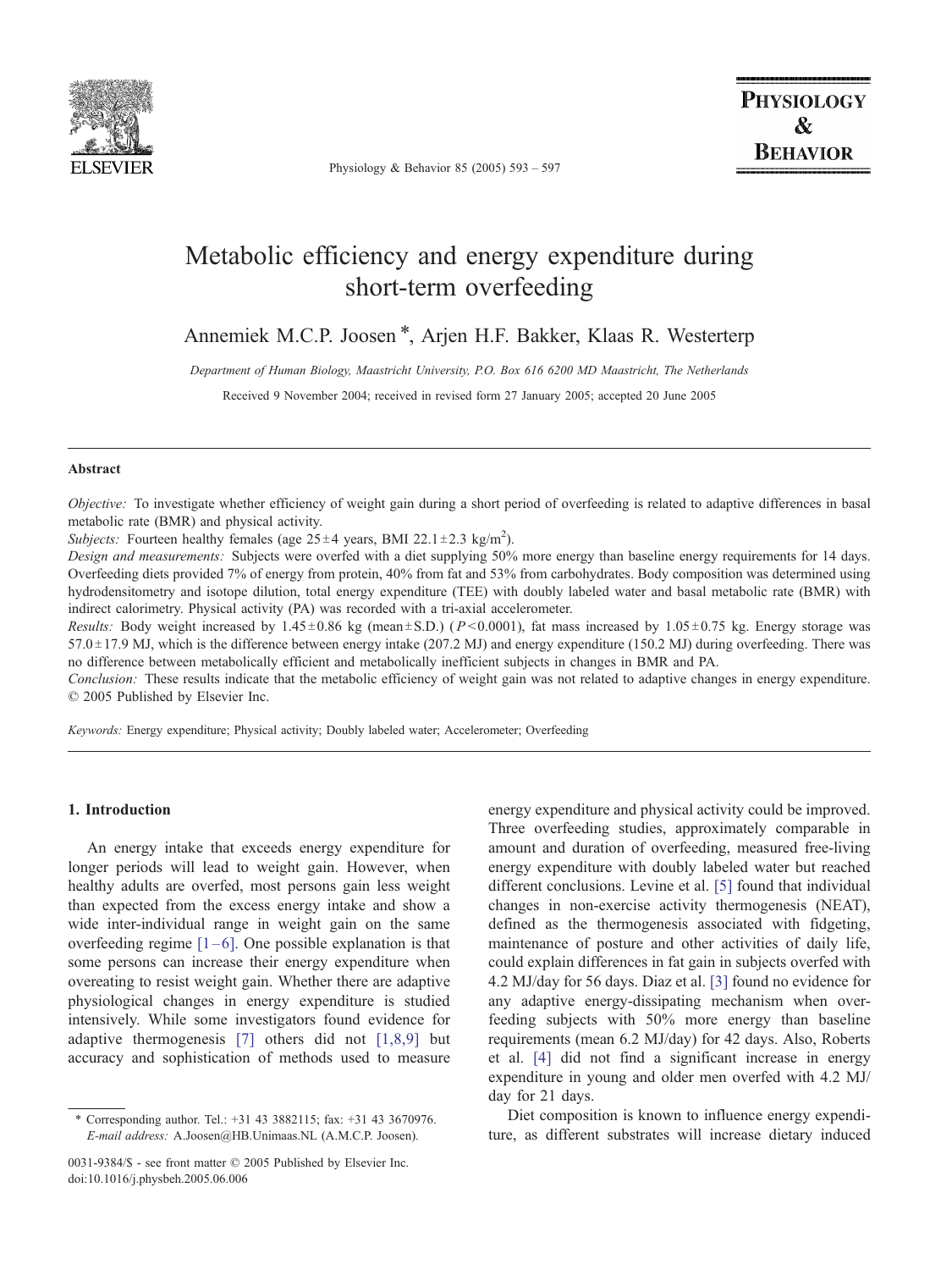thermogenesis (DIT) to various degrees. DIT is greater on a high protein and carbohydrate diet than on a fat diet [\[10\]](#page-5-0). In several studies the metabolic response to overfeeding diets of different composition (low-protein, high-carbohydrate, high-fat) has been investigated [\[6,7,11,12\].](#page-5-0) These experiments show considerable inter-individual differences in energy cost of weight gain within and between experiments. Stock [\[13\]](#page-5-0) and Dulloo and Jacquet [\[14\]](#page-5-0) showed that differences were most noticeable when diets were unbalanced with respect to protein and therefore suggested that overfeeding low-protein diets could serve as a tool to exaggerate individual differences in energetic efficiency by maximizing DIT. We overfed 14 healthy females with a low-protein diet to investigate whether efficiency of weight gain is related to adaptive differences in BMR and physical activity.

#### 2. Subjects and methods

#### 2.1. Subjects

Fourteen healthy female subjects, aged 19-36 years, participated in the study. Characteristics of the subjects are shown in Table 1. Before participating in the study subjects were medically screened by a detailed health questionnaire. Subjects had had a stable body weight (body weight changes  $\leq 2$  kg) for at least a year at the start of the study. Three were light smokers, they maintained their habitual smoking pattern during the study. All subjects received verbal and written information and signed a written consent form. The study was approved by the Ethics Committee of Maastricht University.

#### 2.2. Experimental design

Baseline energy requirements were defined over a 7-day period (days  $1-8$ ). During the 14-day overfeeding period (days  $8-22$ ) subjects were overfed with a diet supplying 50% more energy than the baseline energy requirements. All foods and drinks were provided daily in weighed food packages while subjects consumed the main course (dinner) at the university. Alcohol consumption was not allowed during the study. Body weight was measured on days 1, 8 and 22. Body composition and basal metabolic rate were measured at baseline and after overfeeding (days 8 and 22). Total energy expenditure was measured with doubly

Table 1 Initial characteristics of the 14 female subjects

|                           | Mean | SD.  |
|---------------------------|------|------|
| Age (years)               | 25   | 4    |
| Height $(m)$              | 1.72 | 0.06 |
| Body weight (kg)          | 64.8 | 7.0  |
| Body mass index $(kg/m2)$ | 22.1 | 2.3  |
| Body fat $(\% )$          | 27.5 | 4.4  |

labeled water during the 2 weeks preceding overfeeding  $(n=7,$  because of limited availability of doubly labeled water) and during the 2 weeks of overfeeding  $(n=14)$ . For the entire study period subjects wore an accelerometer to measure physical activity. Subjects maintained their normal lifestyles (i.e. work, education, sports participation) throughout the study.

## 2.3. Dietary intake

During the baseline period subjects chose their diets from a variety of food items provided daily in weighed food packages, bringing back the left-overs the next day, for calculation of habitual energy intake. When subjects had not been in energy balance (i.e. body weight changed from day 1 to day 8), baseline energy requirements were calculated from basal metabolic rate measured with indirect calorimetry and physical activity level measured with accelerometry. Subjects were overfed with a diet containing 50% more energy than the baseline energy requirements. The excess energy intake during the overfeeding period was introduced gradually to allow the bowels to adjust to the increased amount of food. Overfeeding diets were calculated to be relatively low in protein, providing 7% of energy from protein as derived from the analysis of overfeeding experiments by Stock [\[13\]](#page-5-0), 40% from fat and 53% from carbohydrates. Food composition of the diets was largely the same for each subject, but some adjustments were made according to the subject's preferences to make the overfeeding diets more palatable. All foods and drinks were weighed to the nearest gram. Macronutrient composition of baseline and overfeeding diets was assessed with a computerized version of the Dutch food composition table (Komeet, version 2.0d, 1996, B ware Nutrition Software).

## 2.4. Procedures

Anthropometry and body composition. Measurements were carried out in the morning after voiding and before breakfast. Body weight and height were measured to the nearest 0.01 kg and 0.1 cm, respectively. Body mass index (BMI, kg/m<sup>2</sup>) was calculated as body weight (kg) divided by height (m) squared. Body composition was estimated by using hydrodensitometry and isotope dilution. Body density was determined by underwater weighing with simultaneous measurement of residual lung volume with the helium dilution technique. Total body water (TBW) was determined with deuterium dilution following the Maastricht protocol [\[15\]](#page-5-0). Body composition was calculated from body density and TBW using the three-compartment model of Siri [\[16\]](#page-5-0).

Total energy expenditure. Total energy expenditure (TEE) was measured with the doubly labeled water (DLW) technique following the Maastricht protocol [\[15\]](#page-5-0). Briefly, isotopes were administered as a mixture of 5 at%  ${}^{2}H_{2}O$  and 10 at%  $H_{2}^{18}O$  resulting in an initial excess body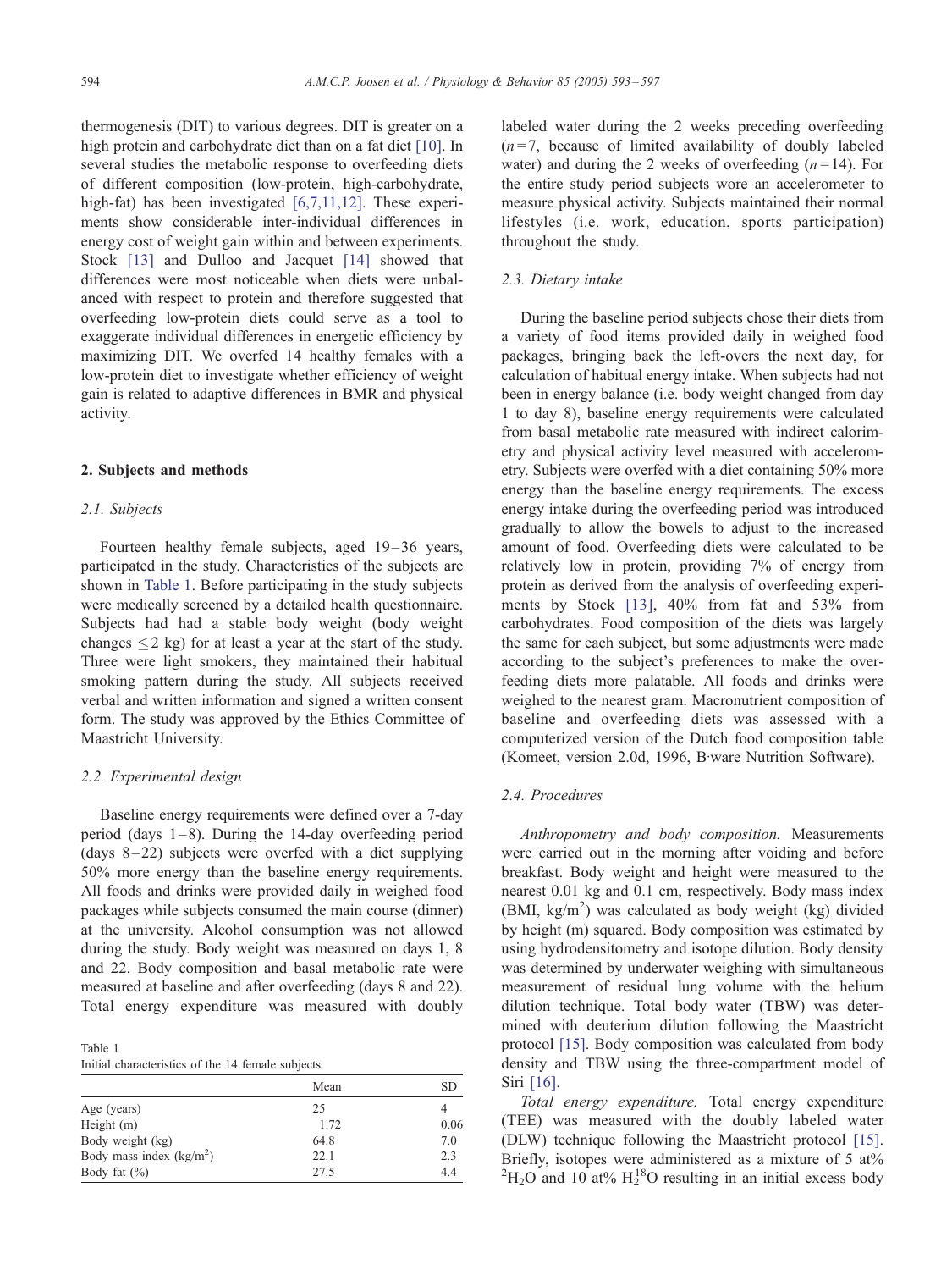$\mathsf{T}$ 

water enrichment of 150 ppm for deuterium and 300 ppm for oxygen-18, leaving a sufficient excess enrichment at the end of the observation period. The volume was  $80 - 160$  ml. Subjects collected a background urine sample immediately before isotope consumption to correct for isotopic backgrounds, subsequent urine samples were collected from the second and the last voiding on the first, mid and last day of the 14-day observation period. Isotope enrichments of the urine samples were analyzed with isotope ratio mass spectrometry (Optima, VG, UK). Theoretical considerations and calculations of energy expenditure by the DLW method as described in detail elsewhere by Westerterp et al. [\[15\]](#page-5-0) were checked for validity during overfeeding.

Basal metabolic rate. Basal metabolic rate (BMR) was measured by indirect calorimetry using an open-circuit, ventilated-hood system [\[17\]](#page-5-0) in the morning after an overnight fast with subjects lying in a supine position for 30 min. BMR was calculated from  $O_2$  consumption and  $CO_2$ production using the formula of Weir [\[18\].](#page-5-0)

Physical activity. Physical activity was registered with a tri-axial accelerometer for movement registration (Tracmor, Philips Research, Eindhoven, The Netherlands), which measures frequencies covering the frequency content of activities of daily living [\[19\].](#page-5-0) The tri-axial accelerometer has been validated against DLW [\[20\]](#page-5-0) and has been used before in our department [\[21,22\].](#page-5-0) Subjects wore the accelerometer on a belt at the lower back during waking hours.

#### 2.5. Statistical analysis

All results are presented as mean $\pm$ S.D. Student's paired t-test (two-sided) was used to compare parameters before and after overfeeding. A simple regression analysis between weight gain and energy storage (which is the difference between energy intake and energy expenditure during overfeeding) was used to distinguish between metabolically efficient (positive residuals) and metabolically inefficient (negative residuals) subjects. Metabolically efficient and inefficient subjects were compared regarding changes in BMR and physical activity using a one-way ANOVA.  $P < 0.05$  was considered as statistically significant. SPSS 11 for Macintosh (2002, SPSS Inc.) was used for the analysis.

## 3. Results

## 3.1. Dietary intake

Table 2 summarizes the changes in energy balance parameters induced by overfeeding. Self-selected baseline diets provided mean percentages energy of  $14\pm2\%$  from protein,  $30\pm3\%$  from fat and  $57\pm4\%$  from carbohydrates. The macronutrient composition of the overfeeding diets was as intended: 7% of energy from protein, 40% from fat and 53% from carbohydrates, which was low in protein on a

| Table 2 |                                                                      |  |  |  |  |
|---------|----------------------------------------------------------------------|--|--|--|--|
|         | Energy balance parameters at baseline and after 14 days overfeeding* |  |  |  |  |

|                                   | <b>Baseline</b>  | Overfeeding      | $P^{\dagger}$ |
|-----------------------------------|------------------|------------------|---------------|
| Body weight (kg)                  | $64.8 \pm 7.0$   | $66.3 \pm 6.7$   | < 0.0001      |
| Fat mass (kg)                     | $18.0 \pm 4.5$   | $19.0 \pm 4.3$   | < 0.001       |
| Energy intake (MJ/day)            | $9.2 \pm 1.2$    | $14.8 \pm 1.6$   | < 0.0001      |
| TEE (MJ/day) $(n=7)$              | $10.18 \pm 0.68$ | $10.58 \pm 1.00$ | 0.10          |
| $(n=14)$                          |                  | $10.73 \pm 1.06$ |               |
| BMR (MJ/day)                      | $5.74 \pm 0.37$  | $6.13 \pm 0.56$  | < 0.01        |
| Physical activity (Mcounts/day)   | $6666 \pm 1286$  | $7177 \pm 1645$  | 0.21          |
| Energy storage $(=EI - TEE)$ (MJ) |                  | $57.0 \pm 17.9$  |               |
|                                   |                  |                  |               |

 $*\text{mean} \pm \text{S.D.},$  'Student's paired t-test (two-sided), TEE = total energy expenditure,  $BMR =$  basal metabolic rate,  $EI =$  energy intake.

relative basis (%) and on an absolute basis (61 $\pm$ 6.1 g/day). The mean energy intake during baseline was  $9.2 \pm 1.2$  MJ/ day. During overfeeding mean energy intake was  $14.8 \pm 1.6$ MJ/day or a total of  $207.2 \pm 21.6$  MJ (Table 2).

## 3.2. Body weight and body composition

Body weight increased by  $1.45 \pm 0.86$  kg ( $P < 0.0001$ ) with a range from 0.19 to 3.00 kg. Fat mass increased by  $1.05\pm0.75$  kg ( $P < 0.001$ ) ranging from 0.12 to 2.65 kg (Table 2). There was no significant effect of menstrual cycle (defined as the change from pre- to post-ovulation  $(n=6)$  or from post-to pre-ovulation  $(n=8)$  during the overfeeding period) on weight gain, neither alone nor after correction for energy storage (data not shown).

#### 3.3. Metabolic efficiency and energy expenditure

There were no indications for malabsorption, therefore energy storage was calculated as the difference between energy intake (207.2 MJ) and energy expenditure (150.2 MJ) during overfeeding. Mean energy storage was  $57.0 \pm 17.9$  MJ (Table 2).

[Fig. 1](#page-4-0) shows the individual changes in body weight plotted against energy storage. Subjects with a positive residual from the regression line were considered metabolically efficient (relatively high weight gain for the amount of energy stored), subjects with a negative residual from the regression line were considered metabolically inefficient (relatively low weight gain for the amount of energy stored). For the whole group mean BMR increased significantly with  $0.38 \pm 0.47$  MJ/day ( $P < 0.01$ ), with a large interindividual variation. When comparing metabolically efficient and inefficient subjects we did not observe a significant difference in BMR change  $(P=0.09)$ . The progress of energy expenditure during overfeeding was examined by comparing mean TEE during the first and the second week of overfeeding. TEE increased by  $0.38 \pm 0.68$ MJ/day from the first to the second week, but this increase was not statistically significant. Although not statistically significant, there was a tendency towards a relation between this increase in TEE and the increase in BMR, which was measured before and after overfeeding.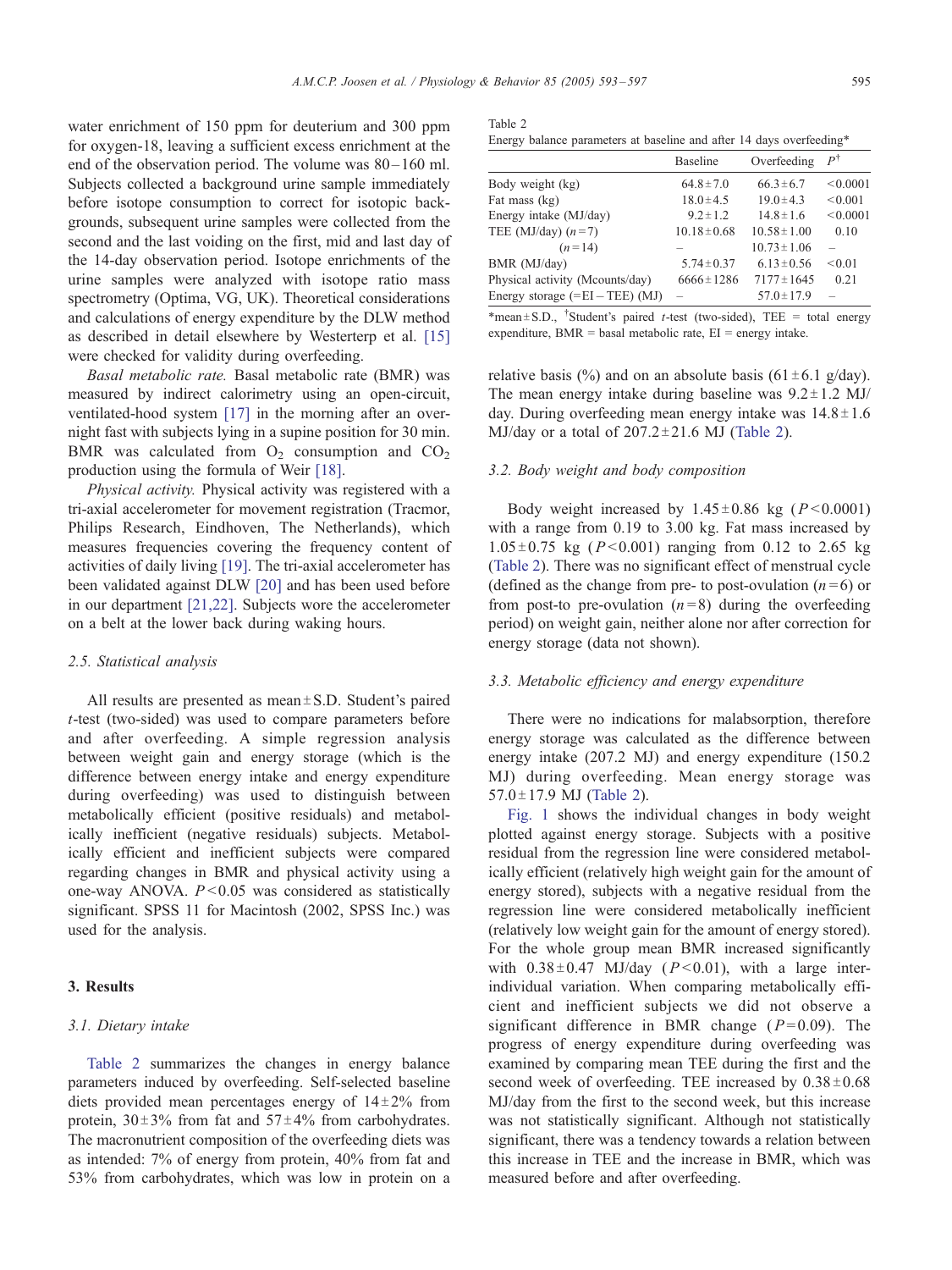<span id="page-4-0"></span>

Fig. 1. Individual changes in body weight plotted against energy storage  $(EI - EE (MJ))$ .  $EI$  = energy intake,  $EE$  = energy expenditure.

Physical activity as measured with accelerometry did not change significantly  $(511 \pm 1450$  Mcounts/day). There was no difference in change in physical activity between metabolically efficient and inefficient subjects ( $P= 0.43$ ). When we compared the subjects outside the 95% confidence interval of the mean, there was still no difference in BMR change  $(P=0.12)$  or physical activity change  $(P= 0.50)$ .

#### 4. Discussion

The relevance of adaptive changes in thermogenesis in the etiology of obesity is controversial as such changes are believed to be no more than a few percent [\[23,24\]](#page-5-0). With prolonged overfeeding changes in energy expenditure are of the order of  $5-15\%$ , which depends on the type and amount of overfeeding (DIT) [\[25,26\]](#page-5-0). The unexplained large inter-individual variation in efficiency of weight gain with overfeeding  $[1-6]$  shows that the matter of adaptive thermogenesis is still an issue. The aim of the present study was to investigate whether efficiency of weight gain is related to adaptive differences in BMR and physical activity by overfeeding healthy females for 14 days with a diet supplying 50% more energy than baseline requirements. If energy expenditure does not follow excess energy intake to the same extent, absolute energy storage will be greater in a subject with a baseline energy intake of for instance 12 MJ/day  $(252 - 168 = 84$  MJ) compared to a subject with a baseline energy intake of 8 MJ/day  $(168 - 112 = 56$  MJ). This absolute difference in excess energy intake will also influence absolute weight gain. The absolute differences allowed us to distinguish between subjects with a relatively high weight gain for the amount of energy stored (metabolically efficient) and a relatively low weight gain for the amount of energy stored (metabolically inefficient).

If any adaptive thermogenesis is present, this will show up in the BMR. Mean BMR did increase, however, when

we compared those subjects that gained body weight efficiently with those that did not, we did not see any difference in BMR change. The changes in BMR were equivalent to the expected rise in DIT due to the increased amount of food eaten. The  $9-10$  h interval between the last food consumption in the evening and measurement of BMR in the morning did not eliminate influences of DIT on metabolic rate. Goldberg et al. [\[27\]](#page-5-0) showed that after overfeeding the DIT from a large evening meal caused a higher sleeping metabolic rate compared to normal conditions. BMR measured directly at waking was still increased, despite a 13-h interval between the last meal and the measurement. This suggests that the increase in DIT due to the increased amount of food eaten persists for 24 h a day and is therefore observed in our BMR changes.

The most variable component of energy expenditure is AEE, which can be divided in exercise activity thermogenesis (EAT) and non-exercise activity thermogenesis (NEAT). EAT is the thermogenesis accompanied with sports participation, NEAT is defined as the thermogenesis that accompanies fidgeting, maintenance of posture, and other physical activities of daily life. The concept of NEAT seems important in energy balance regulation as in the study of Levine et al. [\[5\]](#page-5-0) who overfed 16 non-obese subjects with 4.2 MJ/day for 56 days, changes in NEAT directly predicted resistance to fat gain with overfeeding. In this study physical activity was registered with a triaxial accelerometer, which is sensitive to small human body accelerations and very low frequencies of accelerations and can therefore detect fidgeting [\[28\]](#page-5-0). Subjects maintained their normal lifestyles throughout the study period (i.e. work, education, sports participation). Mean accelerometer output did not change significantly, therefore both exercise and non-exercise activity remained constant.

When comparing TEE during the first and the second week of overfeeding there seemed to be a gradual increase in TEE, but this was not statistically significant. This increase in TEE tended towards a relation with the increase in BMR and although this relation was not statistically significant, we believe that the rise in TEE on overfeeding is largely due to an increase in BMR, and thus DIT.

However, we were not able to answer the question why some subjects can store a certain amount of energy with hardly any weight gain. We have no indications for noncompliance to the diet or measurement errors for the whole group and these subjects in particular. We can only speculate on how the excess energy was stored, by either hypertrophy or hyperplasia of the fat cells.

In short, we did not find differences in BMR and physical activity between metabolically efficient and metabolically inefficient subjects during overfeeding, indicating that the metabolic efficiency of weight gain is not related to adaptive changes in energy expenditure.